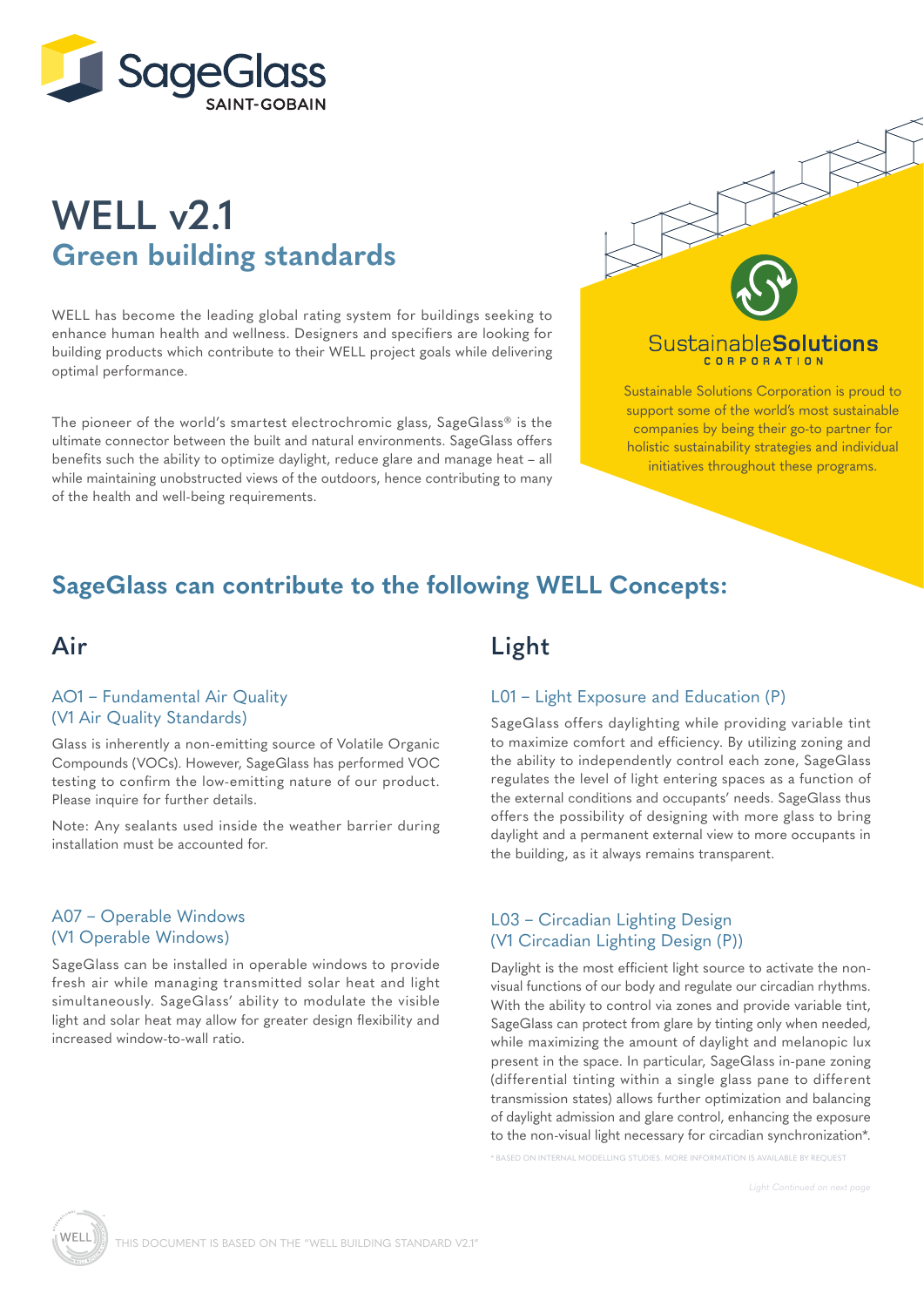## **Light**

#### L04 – Glare Control (V1 Solar Glare Control (P), Daylight Modeling)

SageGlass is an electrochromic glass that enables maximum daylight exposure under any weather condition while controlling glare, thus ensuring visual comfort. Note: SageGlass can reduce visible light transmissivity by 99%. Moreover, entire sections of SageGlass windows, only specific windows, or individual zones within a single pane of SageGlass can be tinted according to occupants' and spaces' requirements, through automated or occupant control, to optimize the solar glare control and maximize the building occupants' comfort and well-being.

#### L05 – Enhanced Daylight Access (V1 Right to Light, Daylight Modeling)

Thanks to its variable tint and independent zone control, SageGlass contributes to balancing daylight levels under any weather condition while controlling glare, thus ensuring visual comfort without compromising energy performance. For instance, studies\* by the independent engineering and sustainability consultancy firms Hilson Moran and Estia show that SageGlass is able to provide similar daylight autonomy levels as optimally controlled automated blinds systems, and considerably better performance than manually operated blinds.

\* AVAILABLE ON REQUEST

#### L06 – Visual Balance

SageGlass can tint automatically or manually to meet a building's needs. SageGlass can protect rooms from extreme changes in lighting and provide a more comfortable space for occupants.

#### L08 – Occupant Control of Lighting Environments (V1 Automated Shading and Dimming Controls)

SageGlass can be tinted according to occupants' and spaces' requirements, through automated (as required by WELL) or manual control. In the automated mode, the tint is controlled by exterior sunlight sensors, which detect whether there are glare conditions or cloud cover. The automated mode can also take into consideration occupancy and seasons for improved energy savings\*.

\* MORE INFORMATION ON SAGEGLASS CONTROL STRATEGIES IS AVAILABLE BY REQUEST

### **Fitness**

#### V03 – Movement and Network Circulation (V1 Interior Fitness Circulation (P))

Installing SageGlass within stairs and high circulation areas creates aesthetic appeal and connection of the indoors with the outdoor spaces, while still controlling glare that, if left unmanaged, could be uncomfortable or unsafe.



Daylight and views are **essential** to our **wellbeing, development and health**. Research studies have suggested a 18% increase in productivity, and a 10% to 25% improvement in cognitive performances in offices with **more natural light and views** to the outdoors.

SOURCE: World Green Building Council: Health, Wellbeing & Productivity in Offices, The next chapter for green building

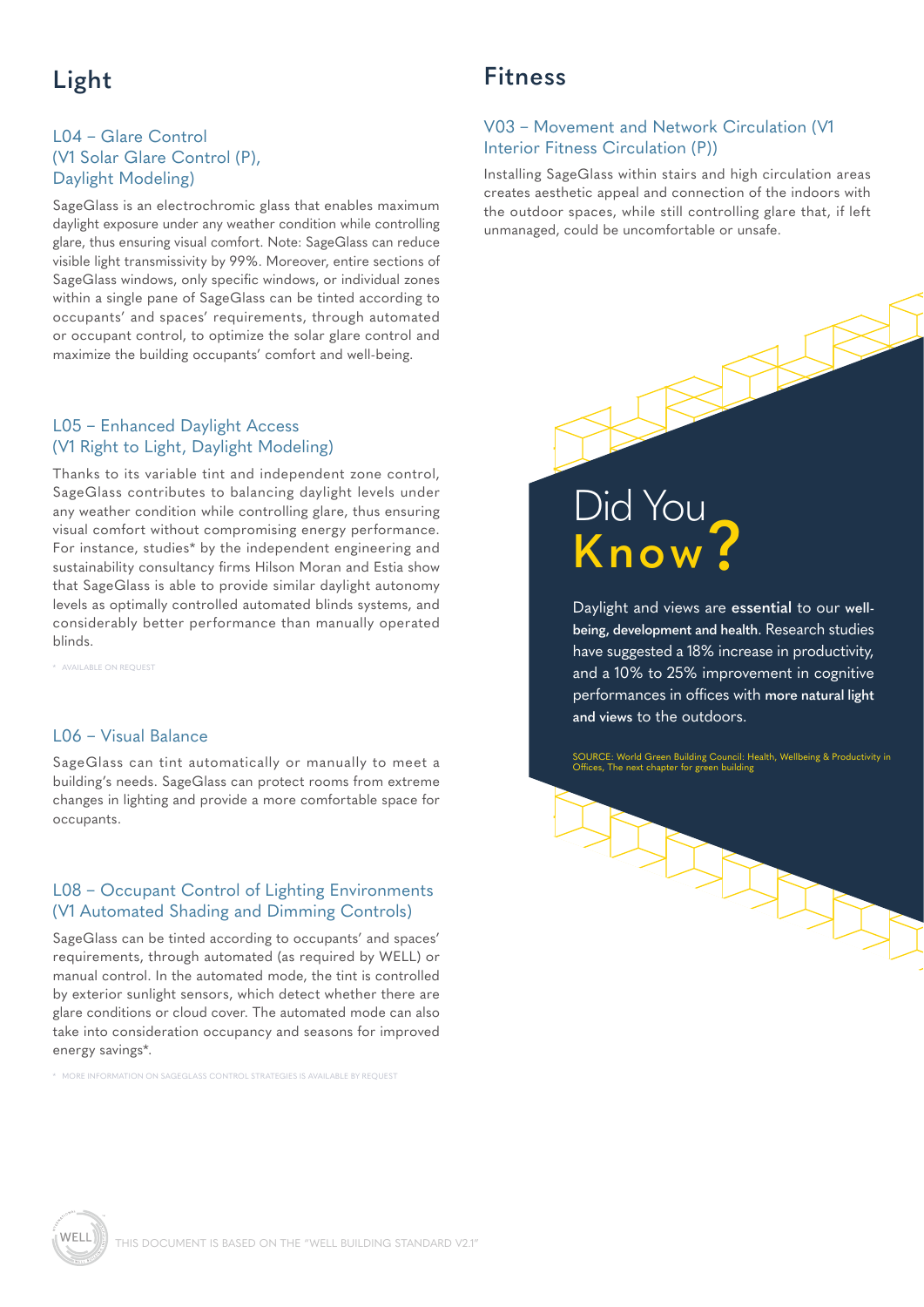## **Comfort**

#### S02 – Maximum Noise Levels (V1 Exterior Noise Intrusion)

Traffic, construction work, and other loud and persistent noises affect daily quality of life and human health. To help reduce exterior noise, SageGlass is produced with one laminate layer and is available as double or triple glazing, with additional sound dampening acoustic layers, which enhances sound insulation properties. A high-quality airtight frame should be used for optimum performance.

#### T01 – Thermal Performance (P) (V1 Thermal Comfort)

#### T02 – Enhanced Thermal Performance (V1 Thermal Comfort)

Through its efficient insulating and dynamic solar control properties, SageGlass contributes to creating thermally comfortable environments both in winter and summer. SageGlass can particularly help to regulate the radiant heat in the space. Note that SageGlass should be mounted in a highperformance framing system. Triple pane configuration options are also available for increased thermal performance.

#### T03 – Thermal Zoning (V1 Individual Thermal Control)

SageGlass has independent zone controls to maximize thermal comfort by area. In particular, SageGlass in-pane zoning allows for differential tinting within a single glass pane to different transmission states.

#### T04 – Individual Thermal Control (V1 Individual Thermal Control)

SageGlass dynamic glazing can be controlled manually, allowing occupants to control their thermal environment when and how they want

## **Community**

#### C02 – Integrative Design (P) (V1 Integrative Design (P))

The SageGlass team engages with all stakeholders from the earliest possible stages of project design, promoting wellness and focusing on the needs of the occupants. SageGlass also has BIM objects to help streamline this integrative design process.

#### C03 – Occupant Survey (P) (V1 Post Occupancy Survey)

In accordance with its vision to improve the occupant's comfort in buildings, SageGlass has partnered with the Center for the Built Environment (CBE) at UC Berkeley to develop a specific module that can be used with the CBE core survey on projects with dynamic glazing. This module can serve to measure the effective impact of the dynamic glazing on thermal comfort and lighting, in addition to other factors, and provide feedback for further post-occupancy commissioning.

## **Mind**

#### M03 – Access to Nature (P) (V1 Biophilia I – Qualitative)

SageGlass incorporates independent zoning and tinting controls to provide occupants with a view to the exterior while maintaining comfort. This enables the incorporation of nature inside the building and connection with nature outside the building.